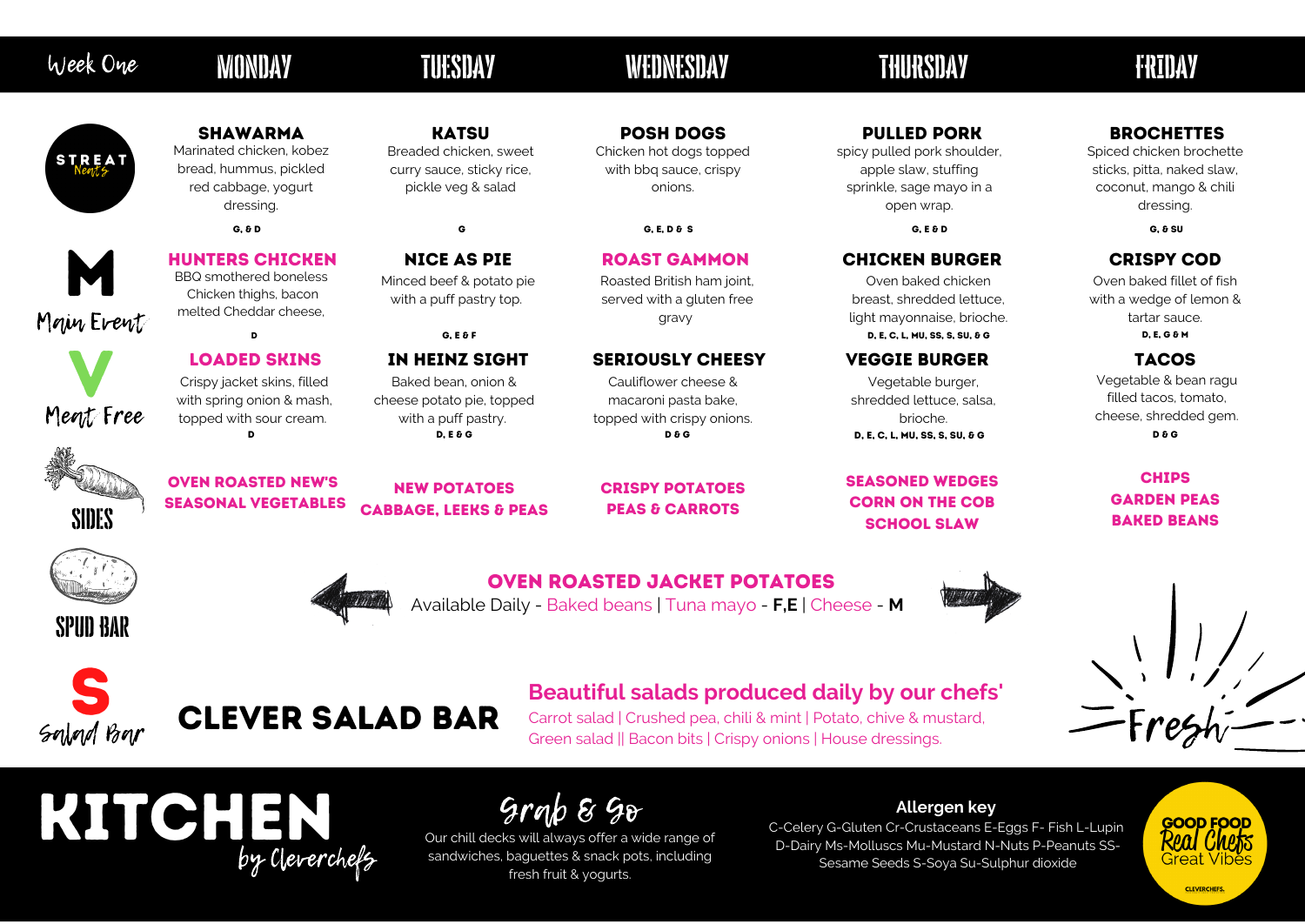Spud Bar s

Salad Bar

KITCHEN by Cleverchefs

#### fish fingers

Oven baked omega 3 salmon fish fingers & tartar sauce.

#### E HOLE SPRING ROLLS

| Week Typ     | WONDAY                                                                                                    | TUESDAY                                                                                        | WEDNESDAY                                                                                           | THURSDAY                                                                                                            | FRIDAY                                                                                                     |
|--------------|-----------------------------------------------------------------------------------------------------------|------------------------------------------------------------------------------------------------|-----------------------------------------------------------------------------------------------------|---------------------------------------------------------------------------------------------------------------------|------------------------------------------------------------------------------------------------------------|
| STREAT       | <b>SHAWARMA</b><br>Marinated chicken, kobez<br>bread, hummus, pickled<br>red cabbage, yogurt<br>dressing. | <b>KATSU</b><br>Breaded chicken, sweet<br>curry sauce, sticky rice,<br>pickle veg & salad      | <b>POSH DOGS</b><br>Chicken hot dogs topped<br>with bbq sauce, crispy<br>onions.                    | <b>PULLED PORK</b><br>spicy pulled pork shoulder,<br>apple slaw, stuffing<br>sprinkle, sage mayo in a<br>open wrap. | <b>BROCHETTES</b><br>Spiced chicken broche<br>sticks, pitta, naked sla<br>coconut, mango & ch<br>dressing. |
|              | G G D                                                                                                     |                                                                                                | $G, E, D \& S$                                                                                      | $G, D \& E$                                                                                                         | G & SU                                                                                                     |
| M            | <b>CHICKEN KORMA</b>                                                                                      | <b>MAC' LASAGNE</b>                                                                            | <b>ROAST CHICKEN</b>                                                                                | <b>CUMBERLAND SAUSAGE</b>                                                                                           | <b>FISH FINGERS</b>                                                                                        |
| Mour Event   | Mild fragrant chicken curry<br>served with brown rice.<br>poppadoms.<br>D                                 | Homemade lasagne<br>layered with macaroni<br>cheese & seriously crispy<br>cheese crust<br>D, G | Roasted chicken with a<br>thyme & parsley stuffing<br>G                                             | Mini sausage ring served<br>with buttery mash, rich<br>onion gravy.<br>$D, E \& G$                                  | Oven baked omega 3<br>salmon fish fingers & tar<br>sauce.<br>$E, G \& M$ U                                 |
|              | <b>INDIAN ROSTI</b>                                                                                       | <b>MAC 'N' CHEESE</b>                                                                          | <b>SWEET POTATO TART</b>                                                                            | <b>NOT A TOAD IN THE HOLE</b>                                                                                       | <b>SPRING ROLLS</b>                                                                                        |
| Megt Free    | Carrot, parsnip & potato<br>spiced rosti, chip shop<br>curry sauce.                                       | Mac 'n' cheese with strong<br>mature Cheddar & crispy<br>herb breadcrumb top.                  | Sweet potato & rosemary in<br>a homemade shortcrust<br>pastry.                                      | Veggie sausages in a light<br>fluffy batter, buttery mash<br>& onion gravy                                          | Rainbow vegetable spr<br>rolls with a plum dip                                                             |
|              | $M, G, \delta E$                                                                                          | $D, G \& M$ U                                                                                  |                                                                                                     | <b>D, E, &amp; G</b>                                                                                                | $G, S \& SU$                                                                                               |
| <b>SIDES</b> | <b>SPINACH &amp; LENTILS</b><br><b>BROWN RICE</b>                                                         | <b>GARLIC BREAD</b><br><b>GREEN BEANS</b>                                                      | <b>CAULIFLOWER CHEESE</b><br><b>CARROT BATTONS</b><br><b>CRISPY ROASTIES</b>                        | <b>BUTTERY MASH</b><br><b>BROCCOLI</b><br><b>PEAS</b>                                                               | <b>CHIPS</b><br><b>MUSHY PEAS</b><br><b>GARDEN PEAS</b>                                                    |
| oniin nan    |                                                                                                           | Ant 6.                                                                                         | <b>OVEN ROASTED JACKET POTATOES</b><br>Available Daily - Baked beans   Tuna mayo - F,E   Cheese - M |                                                                                                                     |                                                                                                            |

#### **CHIPS** MUSHY PEAS GARDEN PEAs









**CLEVERCHEFS.** 

Rainbow vegetable spring rolls with a plum dip

Carrot salad | Crushed pea, chili & mint | Potato, chive & mustard, Green salad | Bacon bits | Crispy onions | House dressings.

#### **Allergen key**

C-Celery G-Gluten Cr-Crustaceans E-Eggs F- Fish L-Lupin D-Dairy Ms-Molluscs Mu-Mustard N-Nuts P-Peanuts SS-Sesame Seeds S-Soya Su-Sulphur dioxide

## SAGE

Spiced chicken brochette sticks, pitta, naked slaw, coconut, mango & chili dressing.



## **Beautiful salads produced daily by our chefs'**

Our chill decks will always offer a wide range of sandwiches, baguettes & snack pots, including fresh fruit & yogurts.

Grab & Go

## Week commencing : 07/03, 28/03, 02/05, 23/05, 20/06 & 18/07